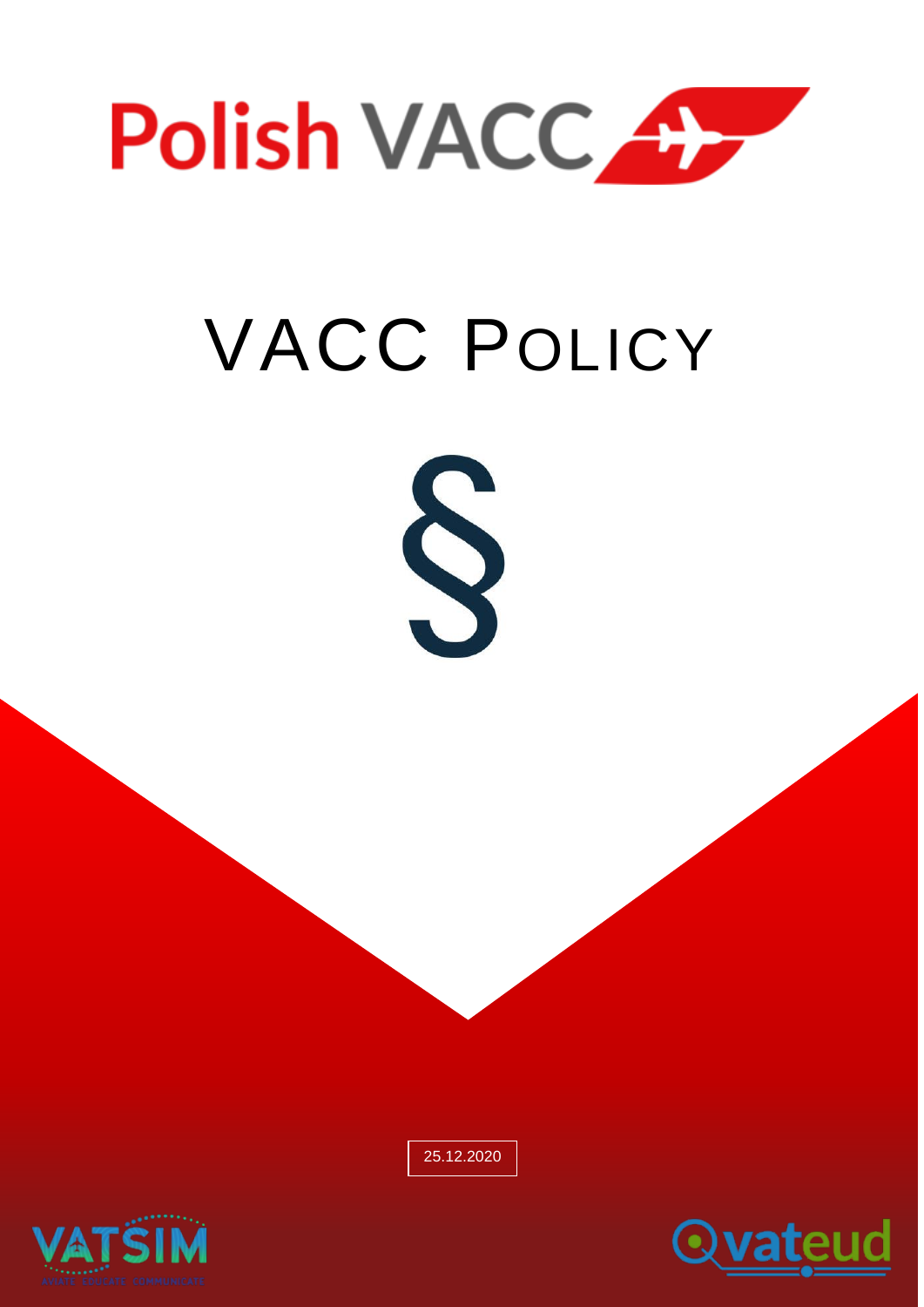# **TITLE I – INTRODUCTION**

#### **Article 1 Preamble**

Polish VACC policy is a document that regulates rules in Polish VACC and is a fulfillment to the regulations that are in effect on VATSIM network, in particular *VATSIM Code of Conduct, VATSIM Code of Regulations, Global Rating Policy, Transfer and Visiting Controller Policy, VATEMEA Region Policy, VATEUD Division Policy*. Those documents have priority over the Polish VACC Policy.

# **Article 2 Polish VACC**

- 1. Polish VACC is a non formal organisation that associates virtual aviation enthusiasts that are members of VATSIM network.
- 2. Polish VACC is not a registered entity.
- 3. Polish VACC is a part of VATSIM structures member of European division (VATEUD), and European, Africa and Middle East region (VATEMEA), which both supervise VACC over its work.

# **TITLE II – MEMBERS**

#### **Article 3 Polish VACC members**

- 1. Everyone who:
	- a. is registered VATSIM member and upholds unrestricted access to VATSIM services,
	- b. has been assigned to European division VATEUD and has chosen Polish VACC as default VACC,
	- c. is 13 years old or older,

d. accepts regulations in this policy and in other documents provided by Staff members, might be a member of Polish VACC.

- 2. Members of Polish VACC are divided into:
	- a. ATC members,
	- b. regular members,
- 3. ATC member is a member who:
	- a. has completed ATC training in the Polish VACC ATC School and has been promoted to a rating STU2 or higher from Polish VACC recommendation, or successfully completed a transfer process to Polish VACC,
	- b. remains Polish VACC member on the rights given in article 3 paragraph 1 of this policy.
- 4. Regular member is a member who:
	- a. complies with rules given in article 4 paragraph 1 of this Policy,
	- b. have assigned his certificate to Polish VACC in the VATSIM CERT system.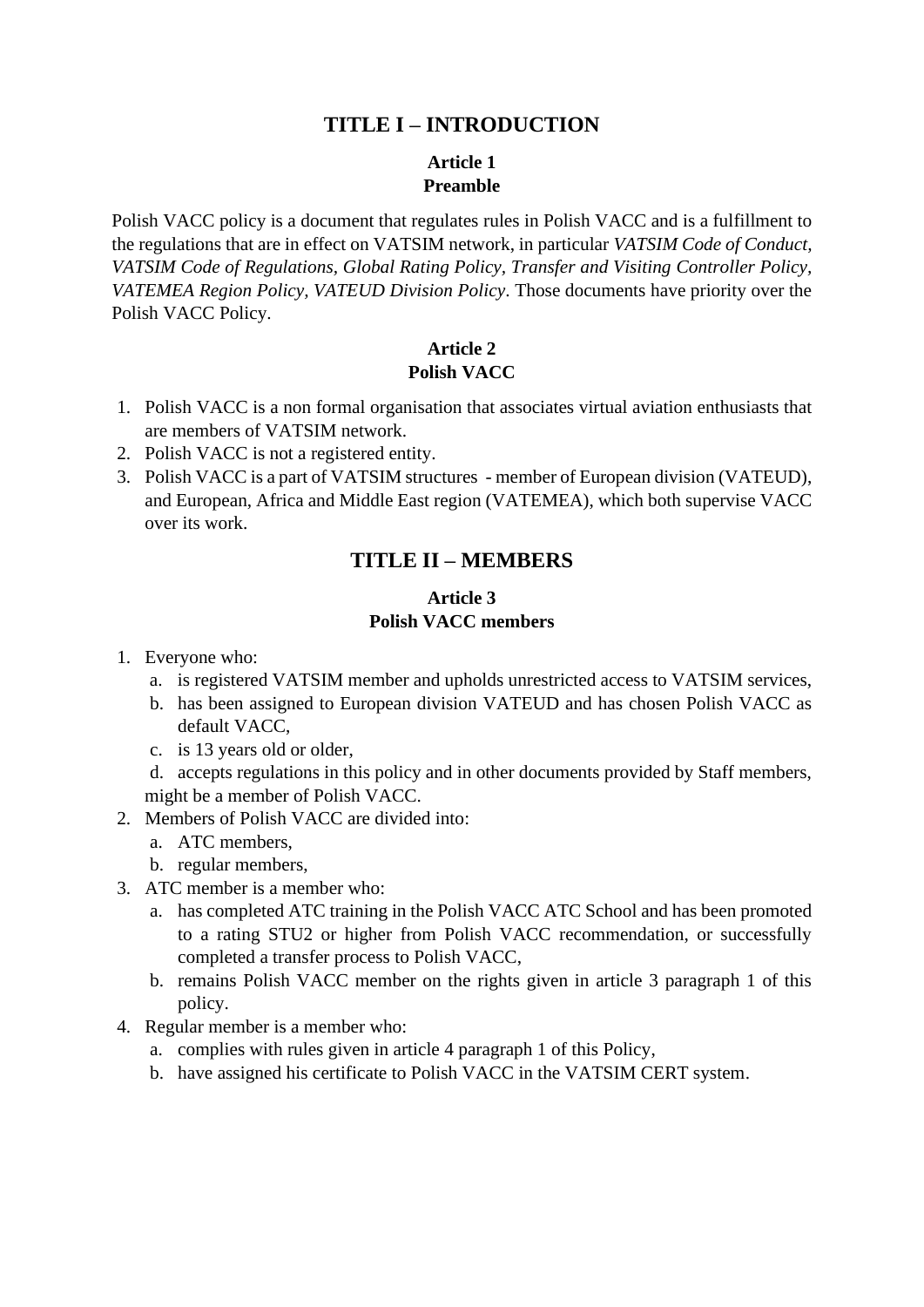#### **Article 4 Responsibilities of Polish VACC members**

- 1. Each member of the Polish VACC is responsible for:
	- a. building a positive image of Polish VACC,
	- b. compliance with the provisions of the overriding VATSIM, VATEMEA and VATEUD provisions, this Policy, as well as other regulations of the Polish VACC,
	- c. maintaining appropriate relationships, personal culture and rules of social behavior with other members of the VATSIM and Polish VACC networks,
	- d. taking care of the security of information, tasks and documents entrusted to them, in particular those covered by regulations on the protection of personal data,
	- e. whenever possible, taking an active part in the activities of the Polish VACC,
	- f. provide information on any events, situations and events that may adversely affect the image of Polish VACC, its Board and / or members to the Director of the Polish VACC.
- 2. Members are required to:
	- a. compliance with instructions, rules and other documents relating to the operation and provision of air traffic control service, flight information service and others,
	- b. providing the service in the most professional way possible,
	- c. actively participate in events and meetings organized by or in cooperation with the Polish VACC, if possible,
	- d. treat all members courteously when exercising air traffic control and flight information services,
	- e. take part in consultations conducted by the Board or working groups.

#### **Article 5 Rights of Polish VACC members**

- 1. All members are entitled to:
	- a. receiving due support and necessary information regarding VATSIM services from Polish VACC Staff,
	- b. participate in the activities of the Polish VACC,
	- c. expressing a constructive opinion on the operation of the Polish VACC,
	- d. use the materials intended for them, made available by Polish VACC,
	- e. undergo ATC training in the Polish VACC, in accordance with the requirements specified in the Polish VACC ATC School.
- 2. Additionally, ATC members are entitled to
	- a. use of instructions and operational documents intended for them,
	- b. taking the position of air traffic control in FIR Warszawa in accordance with the permissions and rating held,
	- c. submit your candidacy to the Polish VACC Board, after announcing the recruitment,
	- d. obtaining information about their feedback sent via the feedback form,
	- e. work in working groups appointed by the Polish VACC Board.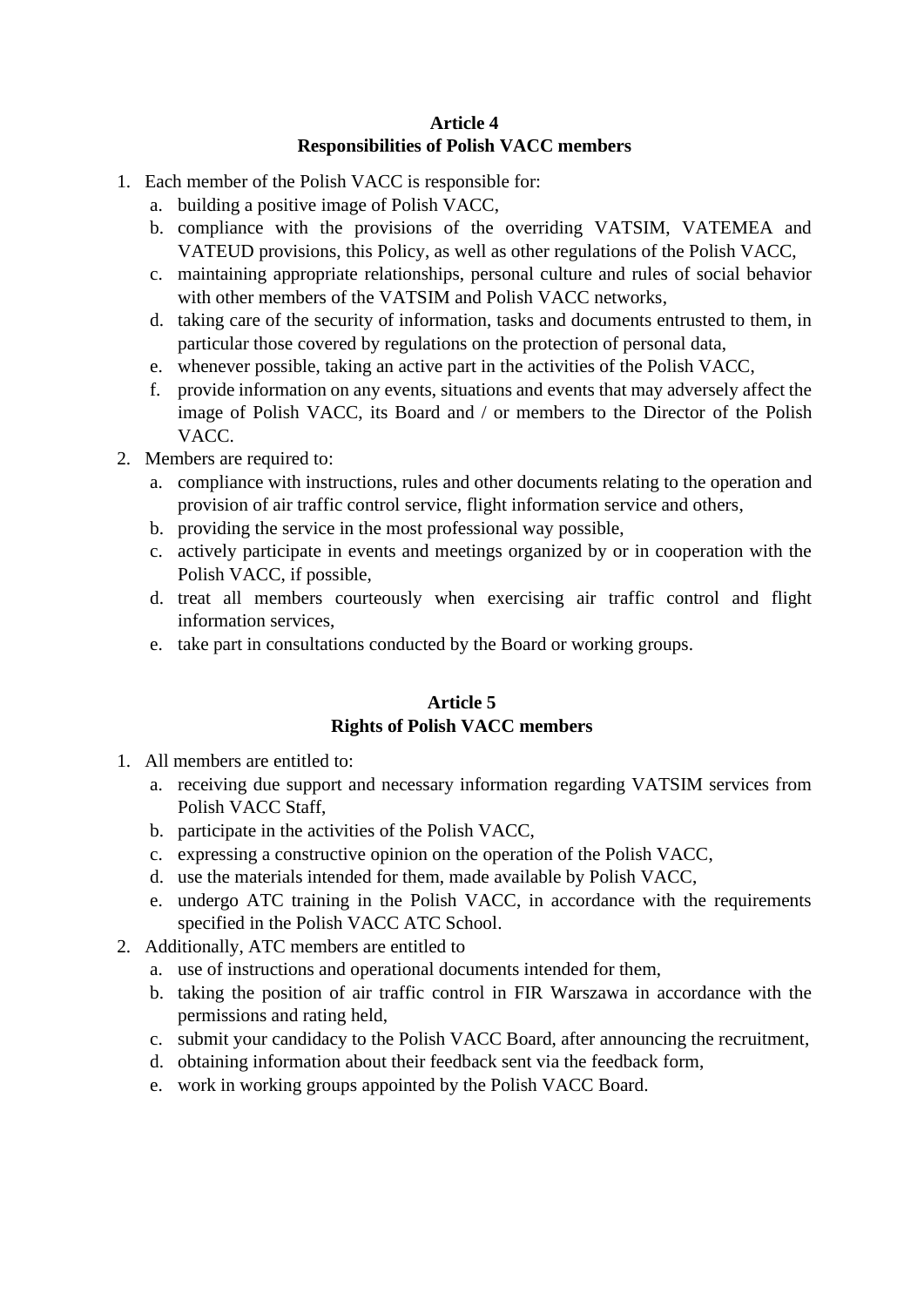#### **Article 6**

#### **Disciplinary actions and members rewarding**

- 1. Members can be disciplined and rewarded by the Polish VACC Board or at the request of a group of other members.
- 2. A member may be disciplined for violating the Polish VACC Policy, regulations or other supplementary regulations by:
	- a. warning letter,
	- b. access limitation to local VACC services,
	- c. submitting a request for punishment to supervisory authorities (VATEUD, VATEMEA, VATSIM BoG).
- 3. The member can be rewarded for the following reasons :
	- a. having successful recent mentoring activity (at least 2 students passing their exams in 6 consecutive months period),
	- b. being helpful for other members, especially newly registered,
	- c. taking active part in working groups appointed by the Board,
	- d. applying for other tasks announced by the Board,
	- e. being explicitly active and contributing in VACC growth.
- 4. The member can be rewarded by:
	- a. public, written praise, published on Polish VACC communication channels,
	- b. a special form of remuneration, which will be determined by the Polish VACC Board (e.g. priority in the queue to start ATC training).
- 5. If a request for disciplinary action or reward is submitted by a member of the Polish VACC Staff, the Board, after considering the matter, submits a suggestion of a penalty or form of reward to the Director of the Polish VACC. On this basis, the Polish VACC Director decides to impose a disciplinary action or reward on a member.
- 6. If a request for disciplinary action or reward is submitted by a group of at least 5 active members of the Polish VACC, the Board examines the application and decides whether to approve or reject it. The Board decides on the formula of the award or penalty by voting. Applicants are required to provide factual justification for their application
- 7. Penalties and rewards should be imposed proportionately.

#### **Article 7 Major endorsement**

- 1. Controllers who have a rating appropriate for the position and a valid *major endorsement* are entitled to take a major position.
- 2. *Major endorsement* is assigned for 90-day period.
- 3. *Major endorsement* is automatically renewed if you log into any of major positions, according to the rating, for a minimum period of 60 minutes, with a valid *major endorsement*.
- 4. After the expiry of *major endorsement*, members interested in its renewal, shall report to VACC Director. The Director orders a verification session to be conducted by the Polish VACC examiner. Depending on the outcome of a session, *major endorsement* is or is not assigned.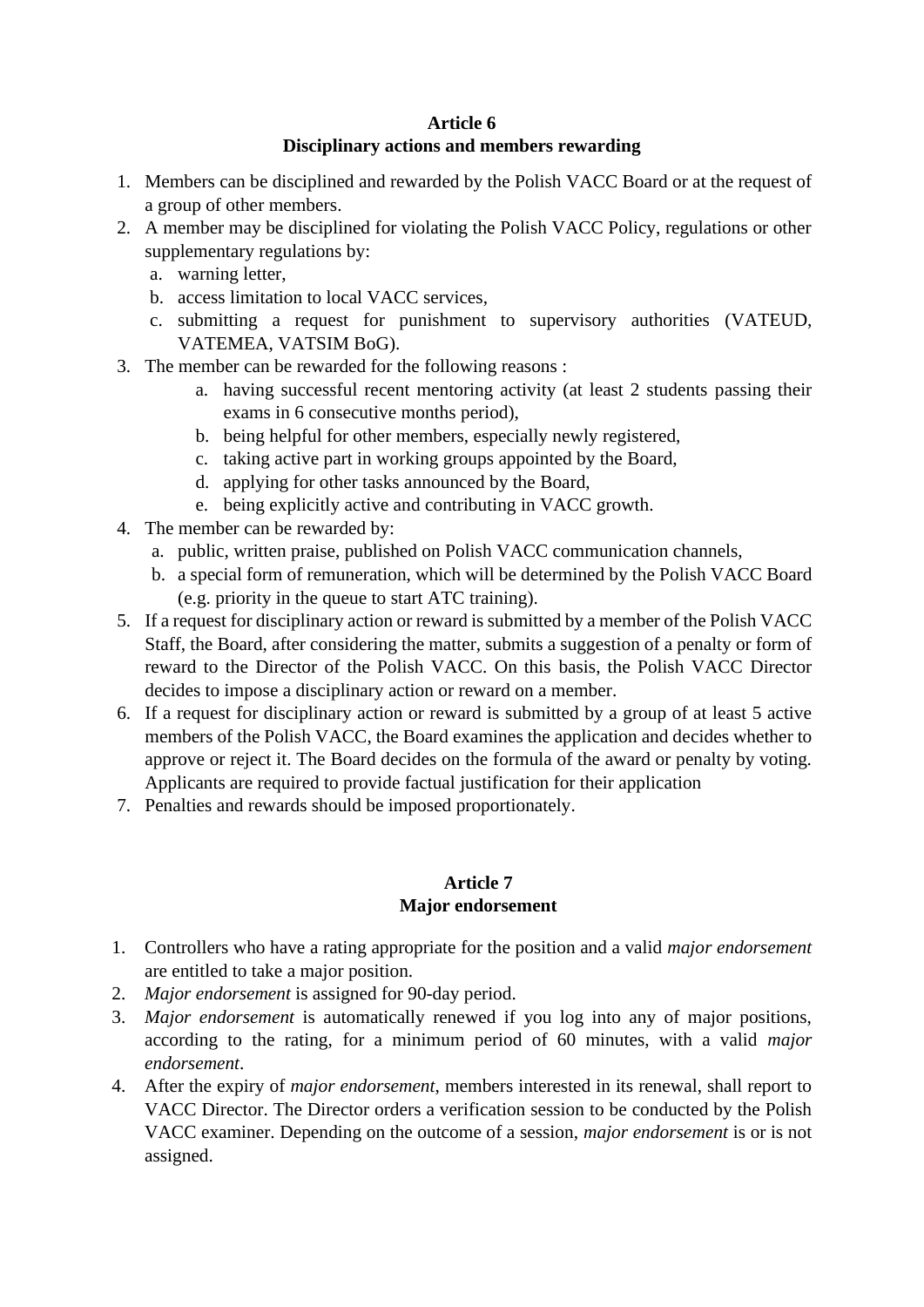- 5. Upon admission to the practical training at Polish VACC, students of the VACC ATC Training Department receive *major endorsement* valid for the duration of the entire training.
- 6. The major positions in Polish VACC are:
	- a. EPWA\_DEL, EPWA\_GND, EPWA\_TWR for the S1 and S2 ratings,
	- b. EPWA\_S\_APP, EPWA\_N\_APP, EPWA\_F\_APP for the S3 rating,
	- c. EPWW\_CTR, EPWW\_S\_CTR, EPWW\_N\_CTR, EPWW\_W\_CTR, EPWW I CTR – for the C1 ratings and higher.

# **TITLE III – STAFF**

#### **Article 8 Staff and staff members**

- 1. The Board collectively by delegation is responsible for running the VACC.
- 2. The Board is under the authority of supervisory bodies.
- 3. The specific tasks and duties of all members of the Board include:
	- a. taking care of proper development of Polish VACC,
	- b. performing tasks appropriate for each member of the Board,
	- c. representing the Polish VACC community in VATEUD, VATEMEA and VATSIM meetings, as well as in the media and the public,
	- d. promotion of virtual aviation, including VATSIM network,
	- e. maintaining materials appropriate for each member of the Board, available to members of the Polish VACC,
	- f. managing the works and activities of the Polish VACC.
- 4. Members of the Board are appointed for an indefinite period by the Polish VACC Director, in an amount appropriate to the current needs.
- 5. The Board of the Polish VACC consists of:
	- a. VACC Director,
	- b. Deputy VACC Director,
	- c. ATC Training Director,
	- d. other Staff members appointed as needed .
- 6. The Board presents an annual report on its work no later than the end of February of the following year.

#### **Article 9 Polish VACC Director**

- 1. The Director of the VACC is vested with the ultimate responsibility for the VACC.
- 2. The specific tasks of the Polish VACC Director include:
	- a. coordinating and managing the work of the Board,
	- b. receiving and considering complaints, motions and grievances addressing to the Polish VACC Board,
	- c. problems and conflicts resolution within the VACC,
	- d. directing the development of Polish VACC,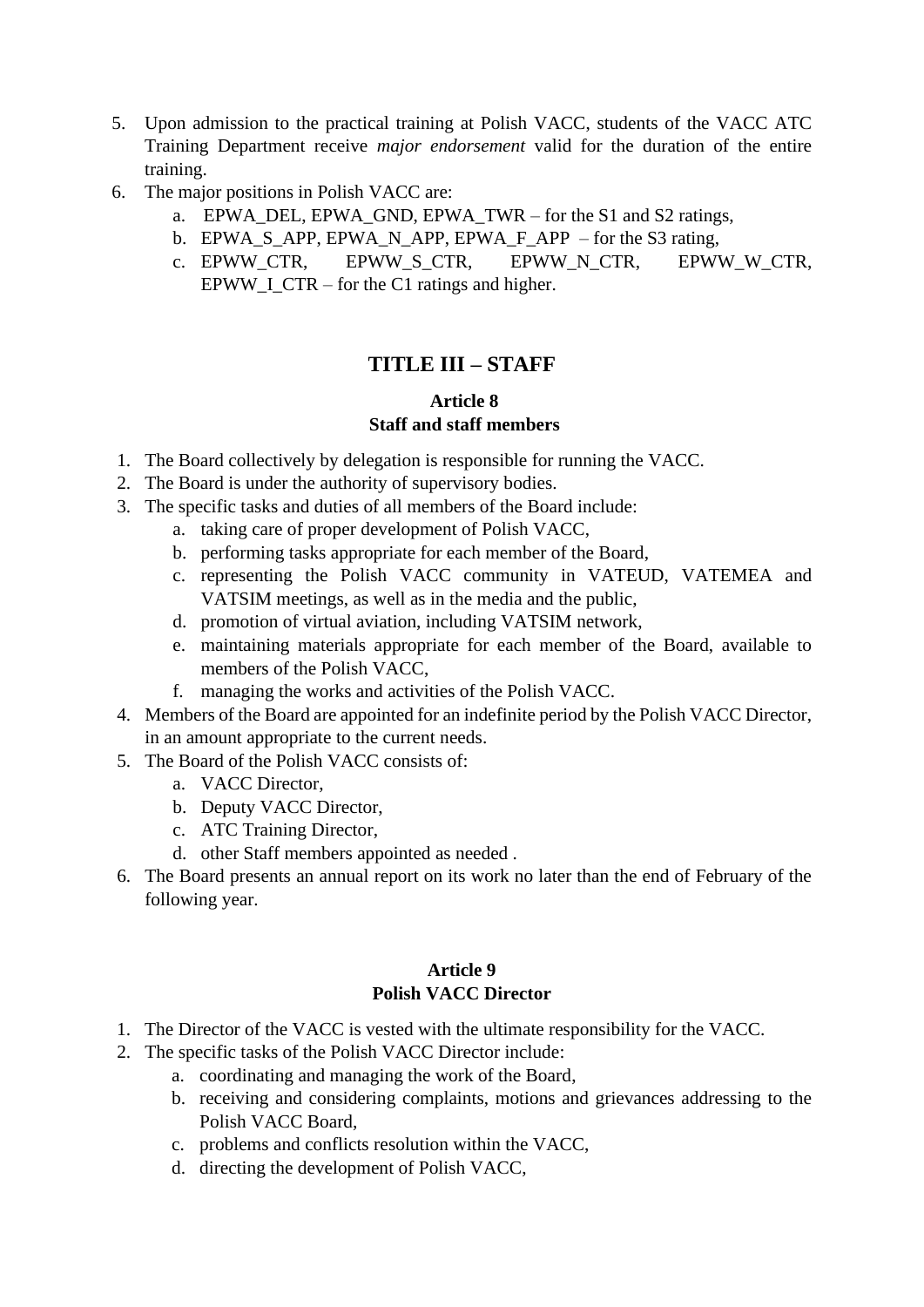- e. taking disciplinary actions and rewarding members (as described in this policy),
- f. accepting and handling member transfers,
- g. reporting current affairs to VATEUD, VATEMEA and VATSIM BoG.
- 3. The Polish VACC Director is appointed by the VATEUD Division Director in the manner specified in the VATEUD Policy..
- 4. The Polish VACC Director shall exercise his mandate until he/she resigns or is recalled. The VACC Director shall perform his duties until the appointment of a new VACC Director, and if he is unable to do so, Deputy VACC Director shall perform these duties.
- 5. The Director of the Polish VACC selects a member from among the members of the Board who will act as Deputy VACC Director.

#### **Article 10 Polish VACC staff**

- 1. The remaining members of the Board are appointed by the VACC Director after the person concerned proposes their candidacy.
- 2. The recruitment process for the Board begins with public announcement of vacancies. In the announcement, the VACC Director specifies the scope of tasks of individual members of the Board and sets a deadline of at least 7 days for submitting applications.
- 3. After receiving the applications, the VACC Director examines the candidates and selects members of the Board.
- 4. The VACC Director has the right to dismiss a member of the Board if he has committed a serious breach of the rules and regulations, or because he is not involved in his duties (the member of the Board does not perform his work properly).
- 5. A member of the Board shall exercise his mandate until it expires, resigns or is recalled.

#### **Article 11 Complaints for Polish VACC Staff members**

- 1. All members might send their complaint for any member of Polish VACC to Polish VACC Director.
- 2. Complaints for Polish VACC Director shall be directed to VATEUD Division Director.

#### **Article 12 Staff assistants**

- 1. All Staff members might appoint their assistants in the number based on needs.
- 2. An assistant performs tasks specified by a member of the Board as part of the work of his department. The assistants are approved by the Polish VACC Board.
- 3. Staff assistants are not a part of the Board.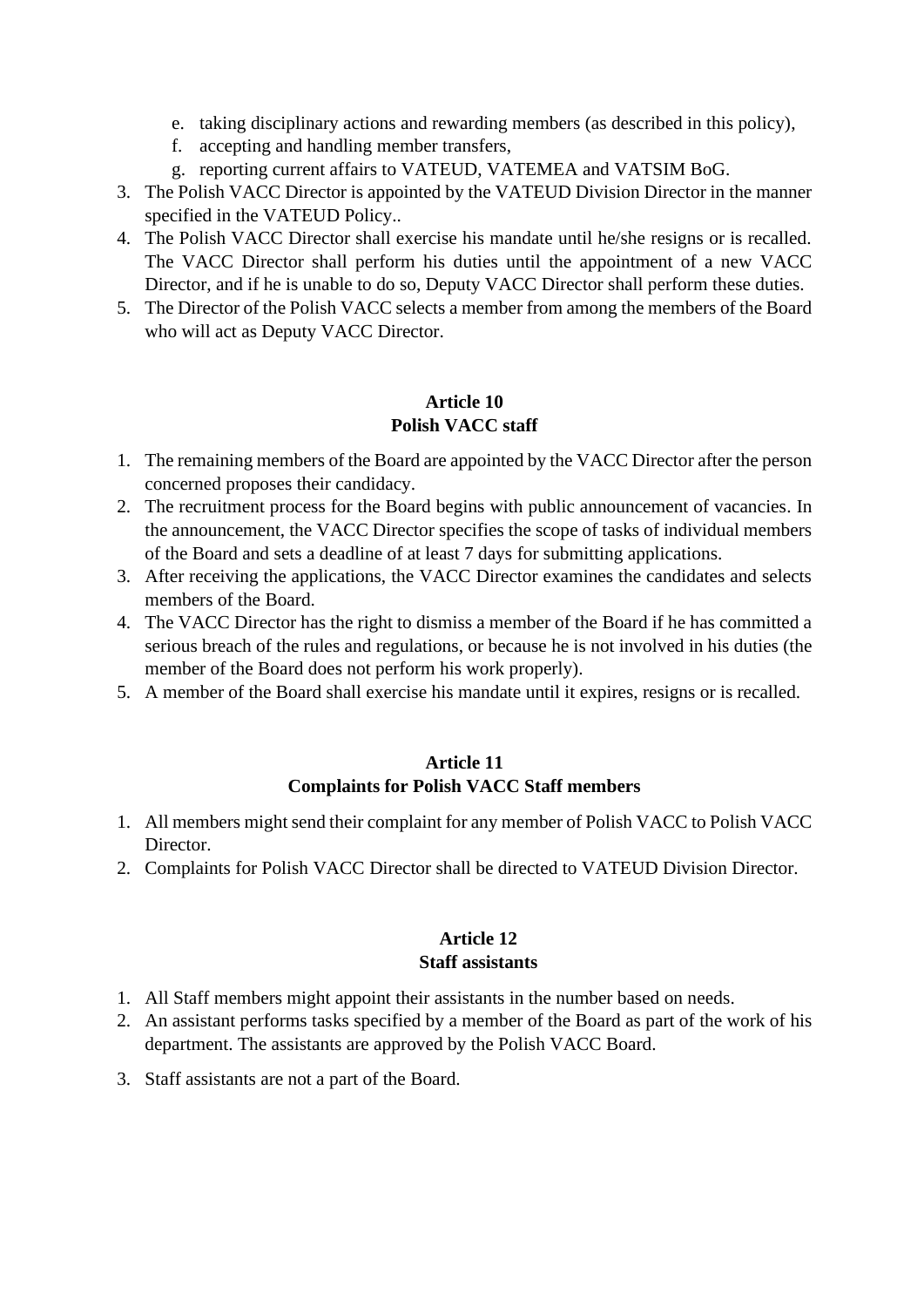# **Article 13 Workgroups**

- 1. The Board may appoint workgroups which may include all members of the Polish VACC.
- 2. The task of the workgroups is to carry out specific task.
- 3. Workgroups are made up especially of people who have competences and skills in a given field.
- 4. Workgroups may be entrusted with access necessary to perform the tasks and only for the duration of its implementation. The Director of Polish VACC decides about granting access.

# **TITLE IV – VISITING AND TRANSFER CONTROLLERS**

# **Article 14 Visiting controllers**

- 1. Apart from Polish VACC controllers, visiting controllers are also entitled to take a position in vFIR Warszawa under the visiting controllers' rights issued by Polish VACC.
- 2. Anyone who can become visiting controller:
	- a. has a minimum S3 rating in a VACC other than Polish VACC,
	- b. completed training in accordance with the training program for visiting controllers adopted by the ATC Training Director,
	- c. passed a checkride for a positive result (visiting OTS),
	- d. was adopted and accepted for training by the Polish VACC Director.
- 3. Visiting controllers are required to:
	- a. comply with the provisions of the VACC Policy and supplementary regulations,
	- b. care for the good name of Polish VACC,
	- c. providing air traffic control of the highest standard adopted in the Polish VACC and in compliance with all procedures.
- 4. Visiting controllers have the right:
	- a. to occupy positions in vFIR Warszawa in accordance with the permission of the visiting controllers issued by Polish VACC,
	- b. to occupy positions in vFIR Warszawa during events with the schedule. In this case, the member of the Board responsible for the organization of the events, first appoints the Polish VACC controllers, and finally, in the case of vacancies visiting controllers.
	- c. use Polish VACC materials without restrictions on the terms adopted for Polish VACC members,
	- d. use the privileges provided for Polish VACC controllers.
	- 5. The provision of the VACC Policy apply to visiting controllers. In terms of duties, penalties and rewards, visiting controllers are treated on an equal footing with Polish VACC controllers.
	- 6. Visiting controllers are accepted for familiarization training at the Polish VACC according to the training queue in the ATC Training Department.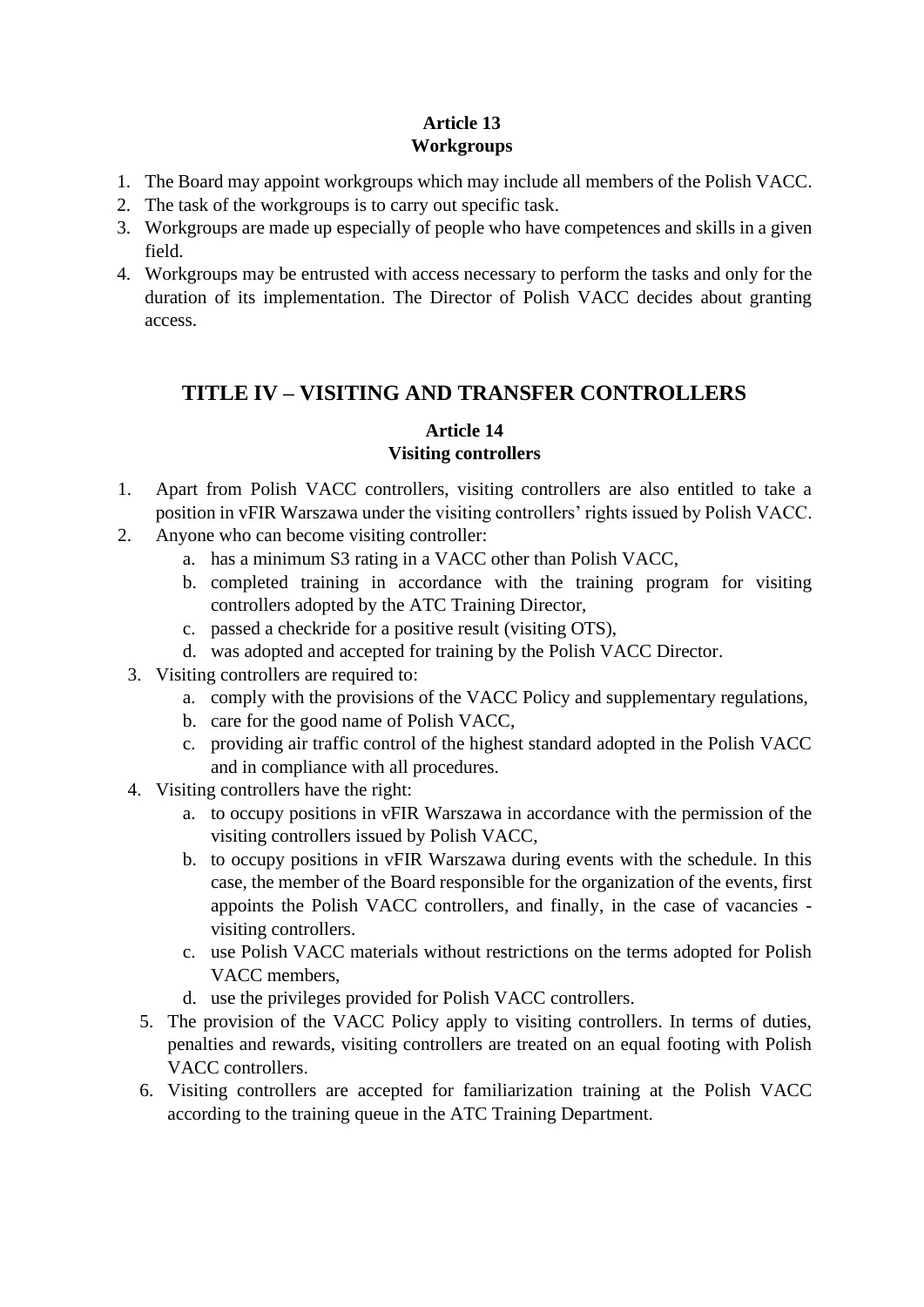## **Article 15 Incoming controller transfer**

- 1. The controller that can apply for the transfer of the controller from the home VACC to Polish VACC:
	- a. meets the condition described in TVCP,
	- b. is ready for a session to verify his skills after two familiarization sessions,
	- c. will report such a willingness to the Polish VACC Director.
- 2. After the supervisory body changes the VACC of the person concerned, he receives the assignment of a mentor and begins familiarization training. The mentor is assigned outside the order of training. Familiarization sessions are performed on the major airport positions, to which the transfering member to the Polish VACC has authority.
- 3. After the end of the two familiarization sessions, the mentor has the right, in case of doubts as to the state of knowledge of the transferring controller to the Polish VACC, or other justified grounds, to have an additional familiarization session.
- 4. After the end of the familiarization sessions, the mentor reports readiness to the exam (skills verification session) by the member transferring to Polish VACC.
- 5. The skills verification session is conducted by an authorized Polish VACC examiner in the position:
	- a. EPWW\_CTR in case of a controller transferring to Polish VACC with the rating of C1 or higher,
	- b. EPWA\_S\_APP in case of a controller transferring to Polish VACC with the rating of S3,
	- c. EPWA\_TWR in case of a controller transferring to Polish VACC with the rating of S2..
- 6. After the first verification session with a negative result, the controller transferring to Polish VACC begins the additional training phase, in which he/she is entitled to one additional familiarization session with the mentor.
- 7. After the second verification session with negative result, the transfer is rejected under the TVCP rules.

#### **Article 16 Outcoming controller transfer**

- 1. Polish VACC controllers have the right to change (outcoming transfer) their VACC.
- 2. The controller interested in transferring to another VACC is obliged to inform the Polish VACC Director about this fact..
- 3. The Polish VACC Director releases him or her from the obligations and rights described in this Policy upon their transfer in the central VATSIM database.
- 4. On the day of transfer being accepted by the superior body, the controller transfering to another VACC is removed from the list of Polish VACC members, thus losing all rights and obligations towards Polish VACC.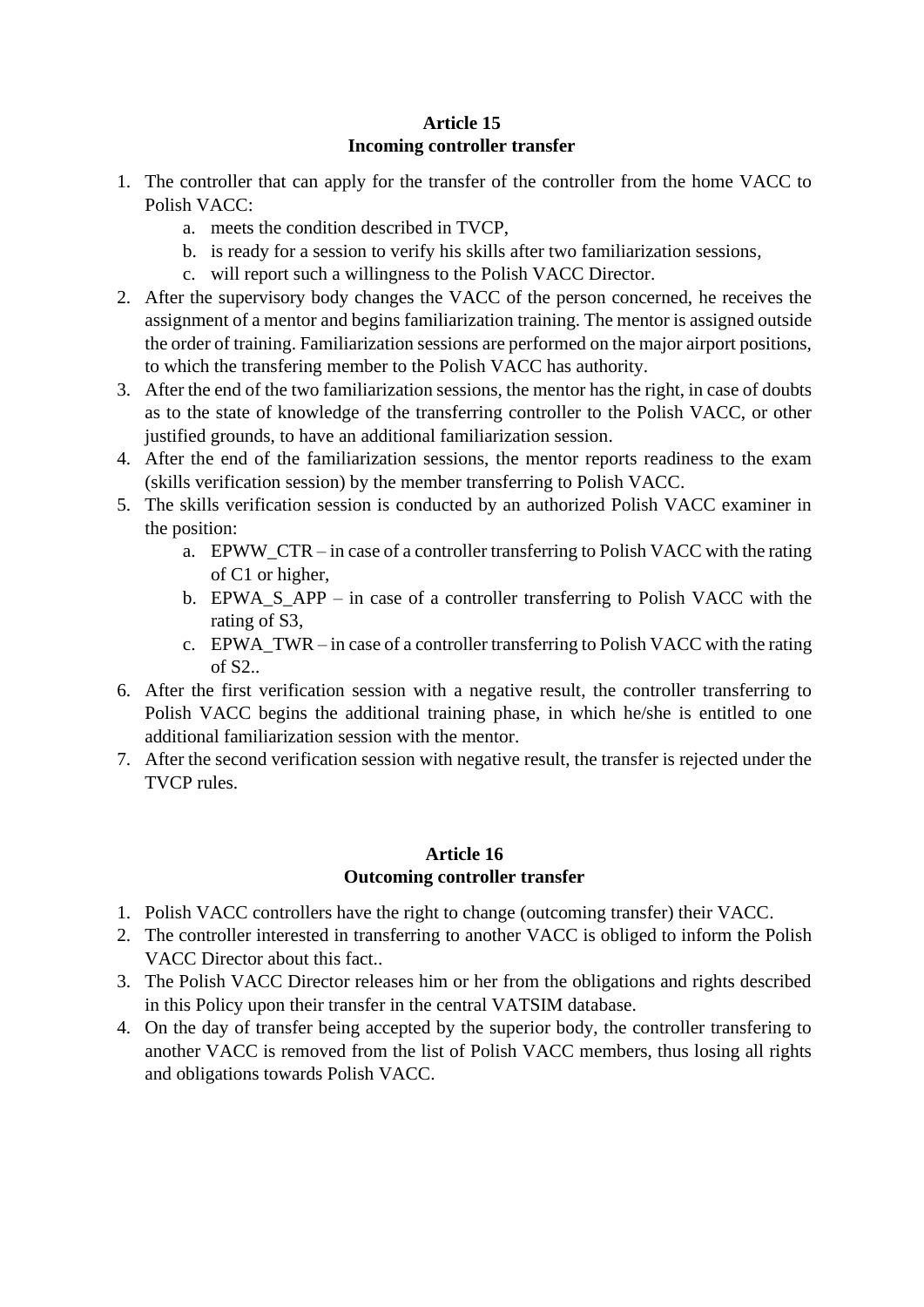# **TITLE V – FIR WARSZAWA**

## **Article 17 ATC position occupancy rules**

- 1. The following are entitled to log in on ATC positions in FIR Warszawa:
	- a. active members, holding at least S2 rating in independent sessions,
	- b. Polish VACC ATC Training Department students, holding at least S1 rating nin the sessions carried out with the mentor.
- 2. Sessions on any position may be prior reservation or on a "first come, first served" basis. Reservation is not required.
- 3. Controllers may reserve a session any time in advance, but no later than 30 minutes before the scheduled start of session.
- 4. The positions in FIR Warszawa are taken by the controllers at their own discretion, skills and well-being..
- 5. Controllers holding:
	- a. S2 rating can occupy all DEL, GND and TWR positions, with the proviso that they only serve in the airport control zone and on the ground ramp,
	- b. S3 rating can occupy all positions for the S2 rating and all APP positions. These controllers may provide procedural air traffic control service at aerodormoes without an approach radar, as well as all flight information service (FIS) stations, except EPWW\_V\_CTR,
	- c. C1 rating and higher can occupy all positions within FIR Warszawa.
- 6. Some positions may be restricted for operational reasons. These restrictions will be published by means of NOTAMs or in documents published by the Board.
- 7. Before taking a position, the controller should make sure that:
	- a. has the appropriate skills to handle the position,
	- b. familiarized himself with the applicable procedures, in particular with the current NOTAMs.
- 8. Session length should be no less than 30 minutes.

#### **Article 18 NOTAMs**

- 1. Any restrictions, changes in local procedures, infrastructure or airspace closure are published using NOTAMs.
- 2. A properly designated member of the Board watches over the updating of NOTAMs.
- 3. All pilots and controllers are required to follow the NOTAMs.